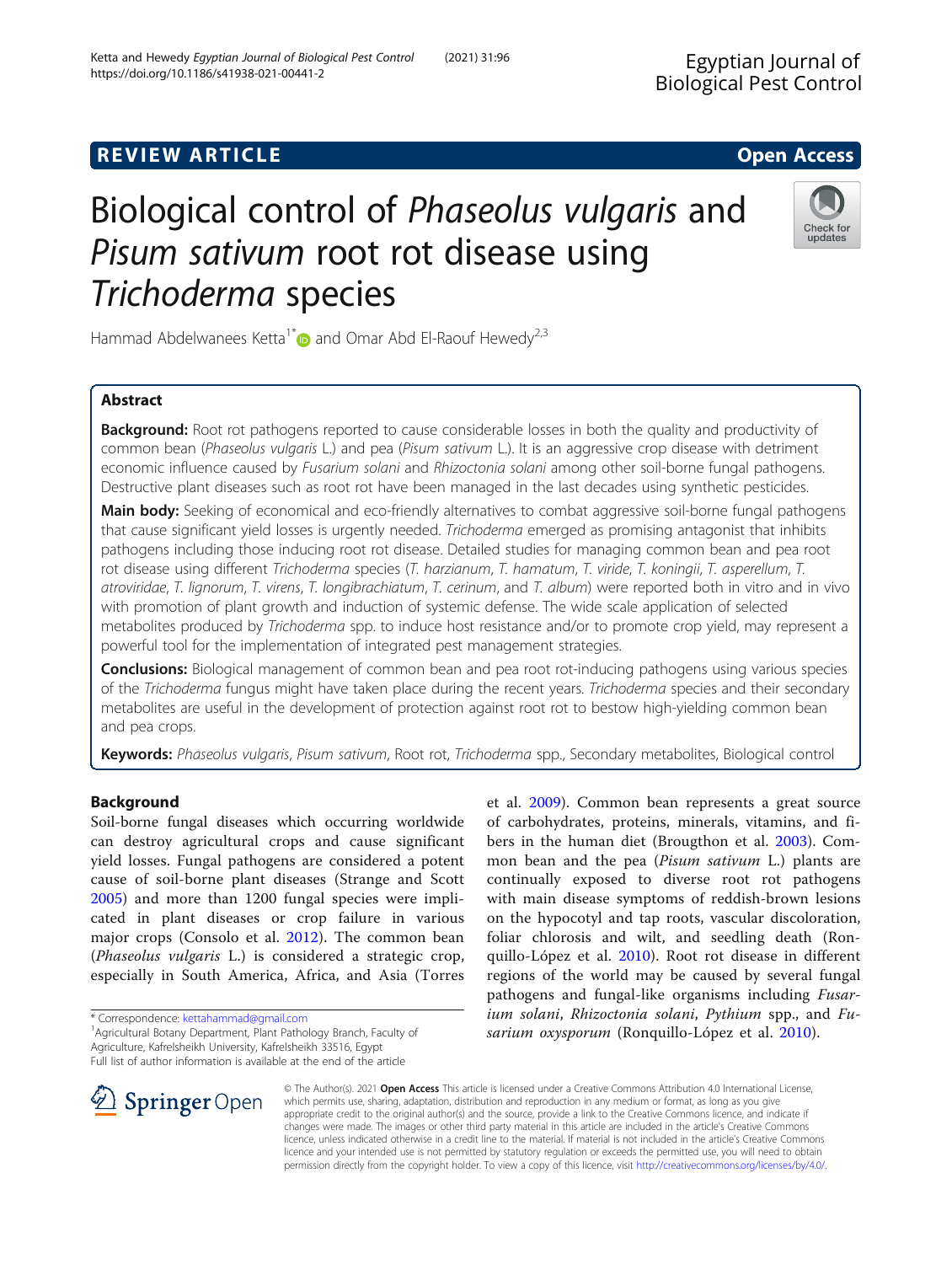Fusarium solani is one of the most aggressive pathogens that limits the productivity of common bean and is considered the most damaging Fusarium species (Toghueo et al. [2016](#page-8-0)). In some developing countries, root rot disease caused by Fusarium can wipe out the entire crop (Ongom et al. [2012](#page-8-0)). Similarly, R. solani has the potential to reduce the productivity and cause severe damage up to 94% disease incidence in the susceptible varieties and 39% in the resistant cultivars, causing a reduction of the root system in length and weight (Farrag [2011](#page-8-0)). Additionally, root rot pathogens can interact and increase disease severity, e.g., Fusarium spp. and Rhizoctonia spp. can form a high synergistic relationship on bean plants. F. solani is known to form thick-walled chlamydospores that can survive in soil in the absence of a host plant. Also, R. solani survives in soil for a long time through formation of sclerotia or fungal mycelium.

Various methods have been examined to manage root rot, particularly fungicide application (Al-Askar and Rashad [2010](#page-8-0)). However, abuse of these compounds can cause inhibition of pollinators, and beneficial soil microbial communities, and the emergence of fungicideresistant pathogens. Additionally, the accumulation of these toxic compounds has detrimental effects on human health and the environment. Disease management using biocontrol agents represents a potential alternative to synthetic fungicides and some of the most promising

biocontrol agents belong to the genera Trichoderma. They have a variety of mechanisms to colonize various ecological niches through a broad antagonist spectrum, antibiotic, and mycoparasitism activity, and promote plant growth (Benítez et al. [2004](#page-8-0)). Trichoderma-based formulations are the most successful bio-fungicides used in integrated pest management, with more than 60% of the registered bio-fungicides based on Trichoderma species (Verma et al. [2007\)](#page-8-0). They are currently used as commercial biological control agents against fungal and fungal-like root rot pathogens such as R. solani, Pythium spp., and *Fusarium* spp. (Saba et al. [2012](#page-8-0)). Several studies investigated the antagonistic activity of Trichoderma spp. against F. solani and R. solani to assess their efficacy as biocontrol agents and to elucidate their antagonistic mechanisms. Through various in vitro and in vivo assays, the antagonistic capacity with various mechanisms of Trichoderma spp. was explained (Fig. 1) including mycoparasitism (Fig. [2](#page-2-0)), induction of plant resistance, inhibitory metabolite production (antibiosis), plant growth stimulation, competition for nutrient and space, and production of lytic enzymes (Bastakoti et al. [2017\)](#page-8-0). Their inhibition ability against root rot pathogens varied depended on both the specific Trichoderma species and pathogen (Singh et al. [2016\)](#page-8-0).

This present review summarizes the recent studies that investigated the antagonistic ability of Trichoderma spp.

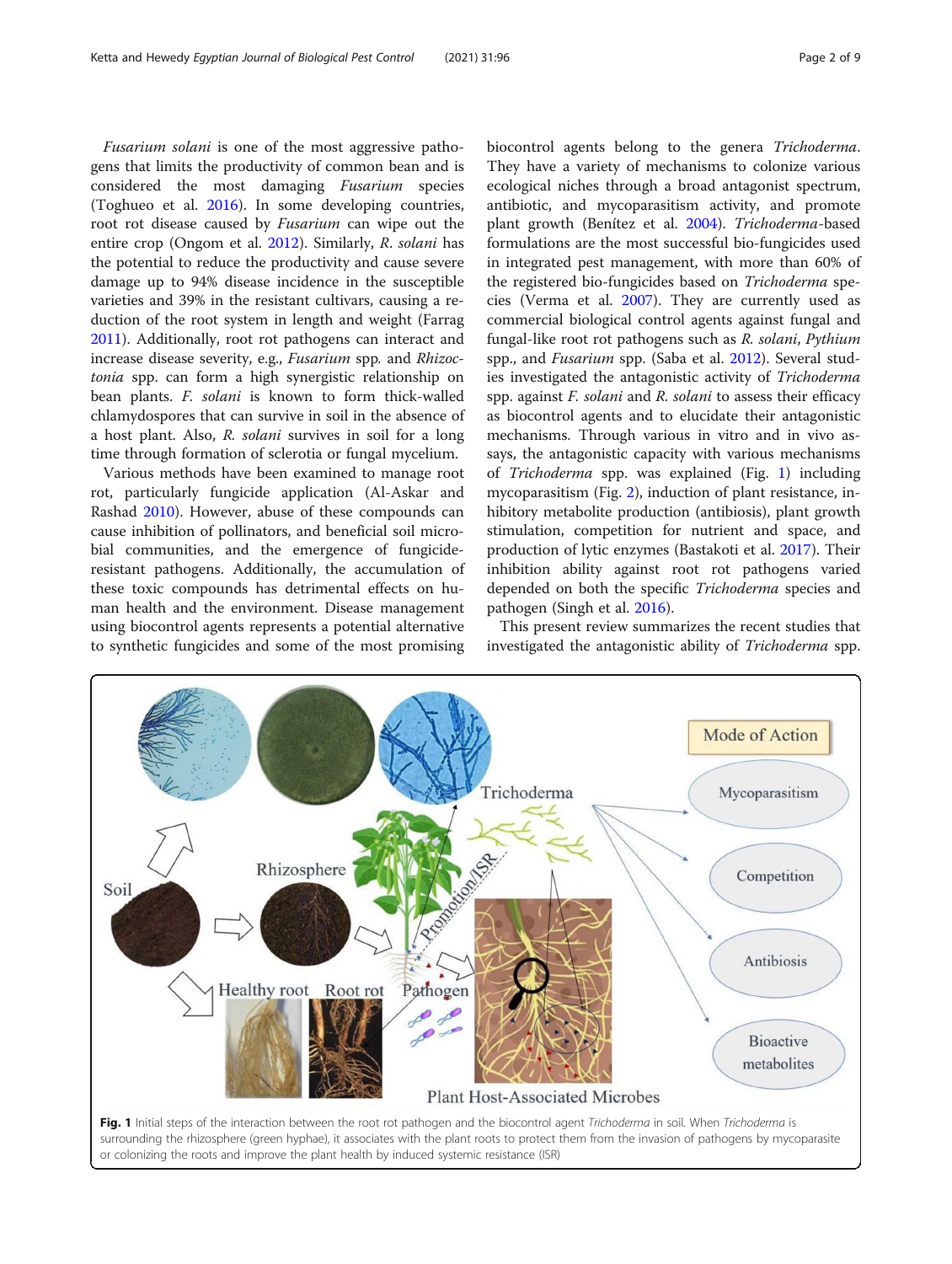<span id="page-2-0"></span>

against fungal pathogens, particularly F. solani and R. solani that cause root rot disease in P. vulgaris and P. sativum crops. Moreover, describing the factors affecting Trichoderma efficiency. Finally, future prospects concerning the key factors needed for the development of reliable screening techniques for the prediction of biocontrol efficiency of a given isolate.

# Trichoderma species against Phaseolus vulgaris root rot disease

Several studies investigated the antagonistic activity of Trichoderma spp. against F. solani and R. solani to assess their efficacy as biocontrol agents and to elucidate their antagonistic mechanisms through various in vitro and in vivo assays and in open field trials. In a greenhouse condition study, T. harzianum was applied as a biocontrol agent against R. solani via 2 methods of applications; simultaneous application with the pathogen; and 1 month before the pathogen inoculation. Recorded data indicated that T. harzianum could only suppress the root rot disease induced by R. solani in the preinoculation treatment with no effect on the disease in the simultaneous application. Findings reported by Nasir Hussein et al. [\(2018\)](#page-8-0), showed that *T. harzianum* treatment reduced the disease severity up to 49% than the infected (untreated) control treatment. Moreover, bean plants treated with T. harzianum were improved in growth parameters in comparison with untreated plants. This study indicated that the timing application of treatment with *T. harzianum* may have a significant effect against R. solani. This pathogen aggressively attacked the hypocotyl part of the bean plant causing infection. T. harzianum colonization of the hypocotyl enhances the plant functions to suppress R. solani pathogen (Nasir Hussein et al. [2018\)](#page-8-0).

In another interesting study, the biocontrol capacity of 3 Trichoderma species (T. asperellum, T. harzianum, and Trichoderma spp.) against R. solani was assessed both in vitro and in vivo experiments (Asad et al. [2014](#page-8-0)). Dual culture results showed that the 3 isolates inhibited

R. solani through parasitism, overgrowing the pathogen after 1 week of incubation. Also, water-soluble metabolites extracted from the tested isolates were high in antagonistic effect against R. solani, as shown with T. asperellum, which exhibited the highest rate of inhibition (74.4%), followed by Trichoderma spp. (70.0%) and T. harzianum (67.8%). In the in vivo assay, Trichoderma species were applied at 7 days before and after the pathogen's inoculation. Bean plants treated with T. asperellum, 1 week before pathogen inoculation, had the highest relative biomass (127%), followed by T. harzianum (126%), 1 week after pathogen inoculation compared to the untreated healthy control (Asad et al. [2014](#page-8-0)).

From these results, it could be established that the timing of *Trichoderma* species application is an important factor that limiting the efficiency. Simultaneous application of *Trichoderma* species with the pathogen was not effective in comparison to 1 week or even 1 month before the pathogen inoculation. Furthermore, evaluating the efficiency of biocontrol agent T. harzianum against R. solani, in the greenhouse and open field trials was achieved by Matloob and Juber [\(2013](#page-8-0)). They found that *T. harzianum* exhibited a high antagonistic activity against R. solani and notable improvement of plant growth parameters and yield components. The greenhouse results showed that *T. harzianum* reduced disease incidence (31.2%) and severity (18.8%) of bean root rot than the infected control treatment (R. solani), (100%) incidence and (80%) severity, and increased fresh and dry weights (3.25 and 0.305 g), than the infected control treatment (R. solani) (1.36 and 0.162 g). Besides, the field trials showed that T. harzianum reduced the incidence (50.0%) and severity (26.8%) of root rot than the infected control treatment (R. solani) (100 and 76.8%) of disease incidence and severity, respectively. Significant increment in dry weight and yield (487.3 g and 1.83 kg), respectively was also noted when T. harzianum was applied, in comparison to the infected control treatment (R. solani) (213.7 g and 0.61 kg) of dry weight and yield, respectively.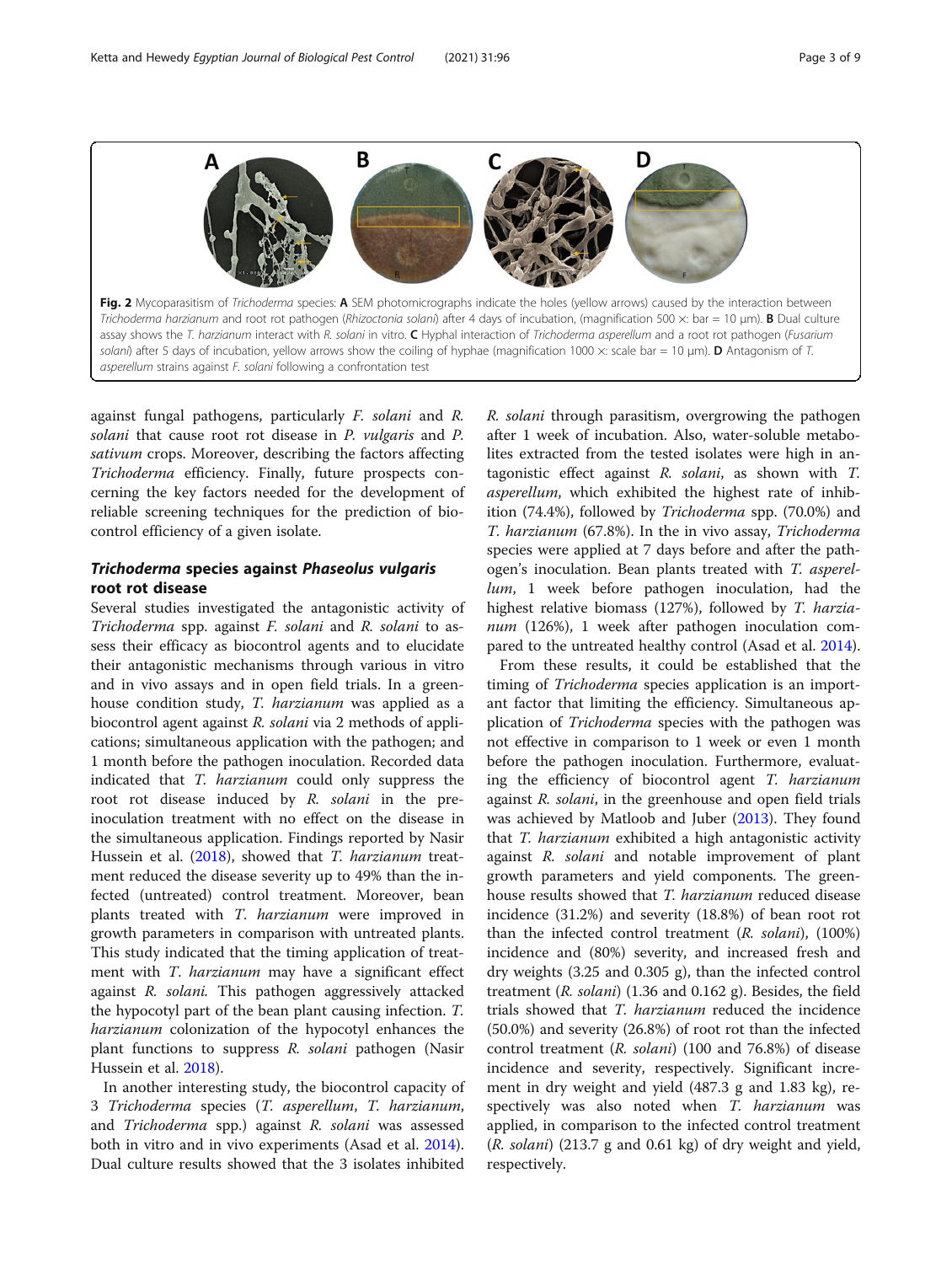The great potential of T. harzianum as a biocontrol agent against R. solani was reported by Mayo et al. ([2015](#page-8-0)) who evaluated the antagonistic ability of 23 Trichoderma isolates, using dual cultural technique and inhibitory metabolites assessment in vitro. The highest inhibition rate (72.77%) in the confrontation assay was produced by T021 isolate. Additionally, 5 Trichoderma isolates (T003, T004, T006, T020, and T022) had a high inhibition rate (86.7%). Fifteen Trichoderma isolates were selected based on the in vitro analysis to test in vivo against R. solani. Bean plants treated with isolate T019 alone had the highest growth, while the plants treated with both Trichoderma isolate T019 and R. solani had a similar growth to untreated plants. Trichoderma isolate T019 was identified, using internal transcribed spacer 1 (ITS1) sequence to be *T. harzianum*.

Another, T. harzianum isolate (RU01) was tested in vitro against *F. solani*, using the dual culture technique. Obtained results indicated that RU01 isolate inhibited the mycelial growth of *F. solani* through overgrowing after 3-4 days of incubation (Abeysinghe [2012](#page-8-0)). Surprisingly, F. solani was able to over grow the Trichoderma mycelia afterward. There was a reduction in conidia spore production than the control treatment. In a greenhouse experiment, disease parameters (lesion diameter and disease severity) were lower in treated seedlings than the infected (untreated) plants. It also promoted P. vulgaris growth by increasing both the length and weight of fresh root (Abeysinghe [2012\)](#page-8-0). This study combined the in vitro and greenhouse application of T. harzianum RU01 to assess its antagonistic capacity and confirm its ability to combat root rot in common bean. The antagonistic activity of T. harzianum RU01 was explained by parasitism in this research.

Moreover, endophytic Trichoderma spp. were also reported to be used as biocontrol agents against soil-borne pathogenic fungi. Toghueo et al. ([2016](#page-8-0)) isolated endophytic Trichoderma spp. from the bark of almond (Terminalia catappa) and the isolates with the highest potential of antagonistic effect against F. solani were identified through ITS-5.8S rRNA region sequencing as T. atroviridae and Trichoderma spp. The antagonistic activity of these 2 endophytes was evaluated in vitro. The results of the dual culture technique between F. solani and the 2 endophytes showed that F. solani was inhibited at 90% by T. atroviridae and 86.99% by Trichoderma species. T. atroviridae was more aggressive than Trichoderma spp. against F. solani in spore to spore confrontation assessment at (34.36 and 22.68%) after 24 h, respectively. Volatile compounds produced by both isolates had similar inhibition effect against F. solani, but the non-volatile components of T. atroviridae scored higher mycelial growth inhibition of *F. solani* than *Tri*choderma species. P. vulgaris seed germination was promoted to 100% in the first day of germination using  $2 \times 10^5$  conidia/ml of *T. atroviridae* and promoted to 77.09% at  $8 \times 10^5$  conidia/ml, in the presence of *F. solani* compared to (57%) germination in the presence of F. solani alone. Bean seedling germinated from seeds treated with T. atroviridae had a lower disease severity and incidence (11.42 and 40%), respectively, than the non-treated plants. This research interrupted the biocontrol ability of Trichoderma spp. with the established mechanisms from earlier studies (i.e., parasitism, nutrient and space competition, and antibiosis) and explored other modes of action related to non-volatile and volatile metabolites production. Obtained results of both in vitro and in vivo indicated that T. atroviridae, as a biocontrol agent, had a potential effect against F. solani.

In the open field experimental trials and in vitro assays, 4 Trichoderma species (T. hamatum, T. harzianum, T. album, and T. viride) were investigated as biocontrol agents against F. solani and R. solani (Abd-El-Khair et al. [2010\)](#page-8-0). Each of the previous Trichoderma species showed an antagonistic capacity in vitro, with T. hamatum that had the highest inhibitory effect (reducing mycelial growth) against both R. solani and F. solani. In the field application, common bean plants treated with T. album and T. viride had 0% of root rot. In addition, all the tested species induced defense responses than the control treatment. The inhibition effect against R. solani and F. solani may be due to the accumulation of enzymes such as chitinase, peroxidase, and polyphenol oxidase. So, accumulation and upregulation of antioxidant enzymes in the host plant might play an essential act in protection against pathogens (Ketta [2015](#page-8-0)). T. viride exhibited the highest activity of chitinase enzyme (430%), followed by T. album (174%), T. harzianum (150%), and T. hamatum (132%). However, T. harzianum increased the activity of polyphenol oxidase enzyme in bean plants (255%), followed by T. viride (108%), T. hamatum (103%), and T. album (58%). The range of peroxidase enzymatic activity was 26-124% with Trichoderma treatment application. Moreover, there was a positive correlation between the macroand micronutrients concentration and enzyme activity, i.e., chitinase, peroxidase, and polyphenol oxidase in the bean plants treated with all Trichoderma species which resulted in higher growth and yield parameters (Abd-El-Khair et al. [2010\)](#page-8-0).

Several studies investigated the biocontrol ability of specific Trichoderma species against root rot fungal pathogens. One of the most studied Trichoderma species was T. harzianum, which showed an efficacy against F. solani and R. solani. A proteomic study of the effect of T. harzianum ALL 42, isolated from Brazilian soil, on growth promotion of *P. vulgaris* and inducing its defense mechanisms against F. solani and R. solani, was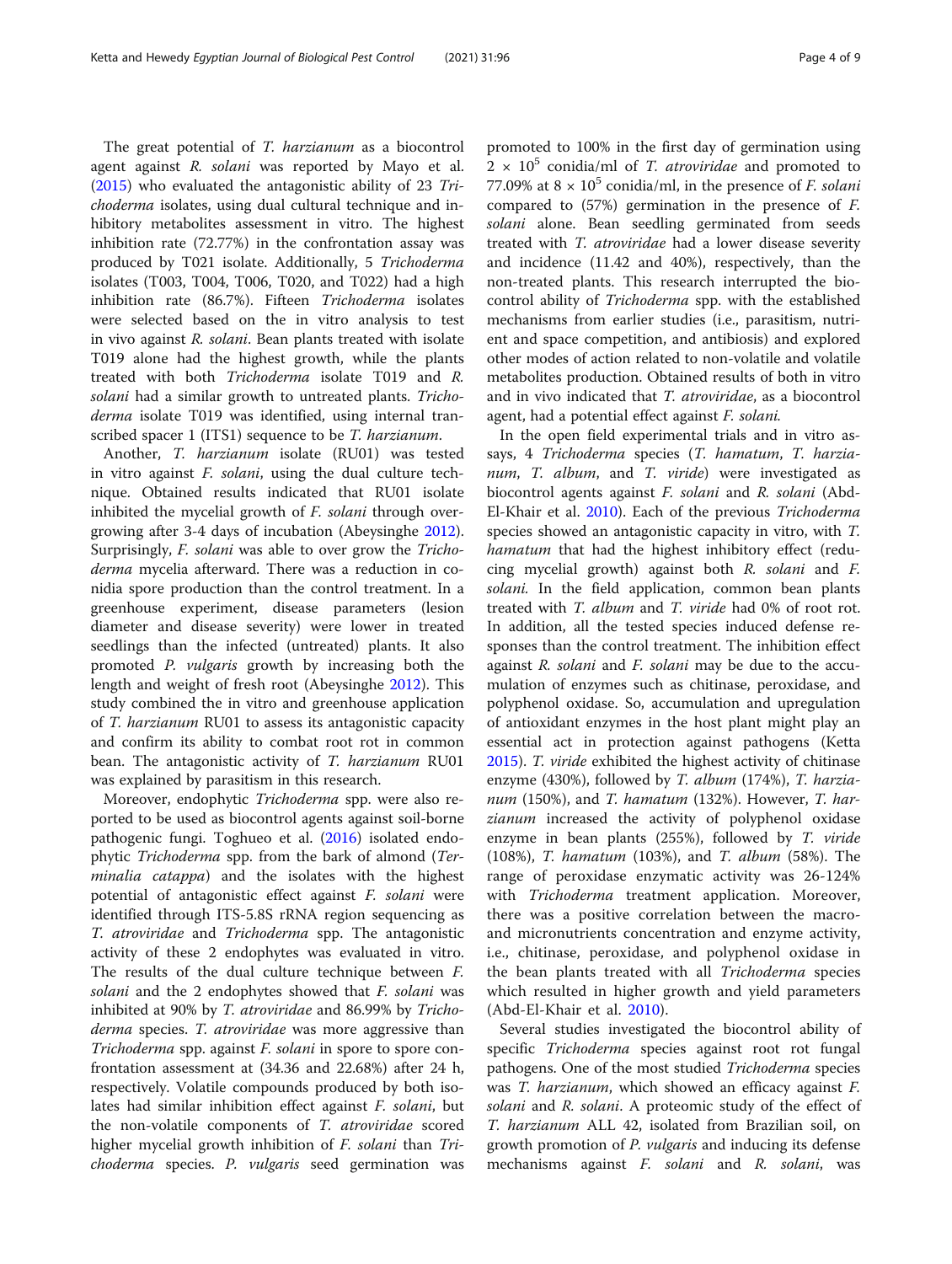conducted to elucidate the molecular mechanisms responsible for these interactions (Pereira et al. [2014\)](#page-8-0). T. harzianum ALL 42 promoted the agronomical parameters of bean plants. Bean plants treated with T. harzianum ALL 42 showed a differential expression pattern for defense response genes that encoded chitinase, glucanase, lipoxygenase, and peroxidase compared to untreated plants, as well as treated plants with F. solani or R. solani alone. In addition, T. harzianum ALL 42 increased plant resistance to R. solani as they increased defense response genes encoding peroxidase and glucanase compared to bean plants treated with R. solani alone. The proteomic analysis results indicated that 33, 22, and 11% of the identified proteins related to metabolism, defense response, and oxidative stress response, respectively were found in the bean leaves. In addition, 17.2, 24.1, and 10.3% of the identified proteins related to metabolism, defense response, and oxidative stress response, respectively were found in the bean roots. This work aimed to elucidate the molecular mechanisms associated with inducing bean plant resistance and growth promotion when treated with T. harzianum ALL 42, but did not identify the exact main plant defense mechanism. However, the growth-promoting ability of T. harzianum ALL 42 was partially acting due to its ability to trigger expression of genes encoding defense responserelated enzymes. This expression was minimal for bean plants treated with T. harzianum ALL 42 and F. solani. This study showed the higher ability of T. harzianum ALL 42 to promote the growth and induce the plant resistance in the presence of R. solani rather than F. solani (Keswani et al. [2014\)](#page-8-0).

Another investigation achieved by Akrami et al. ([2012](#page-8-0)) reported the protective effect of T. harzianum (T1) and T. asperellum (T2) individually and in combination in the bean seed pelleting against F. solani. It concluded that the reduction of root rot disease was (59.8%) after adding both  $T.$  harzianum (T1) and  $T.$  asperellum (T2) with concentration  $(3 \times 10^8 \text{ conidia/ml})$  in 10% sugar suspension for seed pelleting. In contrast, the reduction rate was 53.5% after adding the above species in water suspension. Moreover, T. harzianum (T1) alone exhibited a high reduction of 53.4% than T. asperellum (T2), which scored (42.9%) under concentration of  $6 \times 10^8$  conidia/ml in 10% sugar and water suspension as well. Muriungi et al. ([2013](#page-8-0)) evaluated the efficacy of T. viride and T. koningii against Fusarium root rot of bean in vitro and in vivo. They investigated the sporulation ability of Trichoderma species on 3 types of carrier media (broken rice grains, vermiculite, and sorghum grains). In vitro studies showed that the inhibition percentage of Fusarium growth (1 week old after culturing) was closed to 100%, when *T. viride* was applied using sprinkling or equidistant methods described by Dhingra and Sinclair [\(1986\)](#page-8-0). In addition, a very poor growth of Fusarium, with 91% of growth reduction, was observed when *T. koningii* was applied using the same methods. In greenhouse trials, T. viride grown in broken rice grains exhibited 32% root rot severity, which was lower than the fungicide (metalaxyl  $10\%$  + imidacloprid  $10\%$  + carbendazim 10%) and un-infested control treatment. Similarly, T. koningii grown in broken rice grains resulted in (56%) severity (moderate) with non-differences with the fungicide. Interestingly, broken rice grain medium was the most effective one for both growth and survival of *Trichoderma* (spore concentration per gram of carrier) determined after 18 days of both T. viride and *T. koningii* with  $(2.5 \times 10^7 \text{ and } 1.4 \times 10^7 \text{ conidia/g})$ , respectively. From these results, it could be recommended that, adding of 10% sugar during the preparation of Trichoderma suspension for bean seed pelleting against F. solani increases the inhibition rate compared to water suspension. Moreover, carrier media are used for Trichoderma growth playing an important role in the improvement of its sporulation ability and consequently its efficacy against pathogenic fungi. So, the factors affecting Trichoderma efficiency could be concluded here as follows: (1) Timing of application (before or after the inoculation process of pathogenic fungus), (2) adding of carbohydrate source (10% sugar) during the preparation of Trichoderma suspension for bean seed pelleting is more effective that water suspension, and (3) using of broken rice grains carrier media for Trichoderma growth plays an important role in the improvement of its sporulation ability and consequently its efficacy against pathogenic fungi.

The field application of bio-fungicides alone in management of soil-borne fungal pathogens is not highly effective. Hence, combinations of bio- and synthetic fungicides alternatively could be effective against the fungal pathogens with reduction amount of the fungicide applied. For instance, the combination of T. harzianum with methyl bromide fumigant in reduced amount under field application was achieved by Barakat [\(2002\)](#page-8-0) who found that the combination reduced the incidence of bean root rot and damping-off caused by R. solani. The study concluded that using either T. harzianum alone or methyl bromide in reduced amount was not highly effective in disease management of bean plants. An increment in vegetative parameters, fresh and dry weight and yield components were found with a sub-lethal dose of methyl bromide combined with T. harzianum. Yield components increased by 75%, when T. harzianum was combined with a reduced dose of methyl bromide compared to the control treatment, which was close to the full dose of the fumigant. Unfortunately, field application of Trichoderma spp. in management of soil-borne fungal pathogens is limited and not highly effective.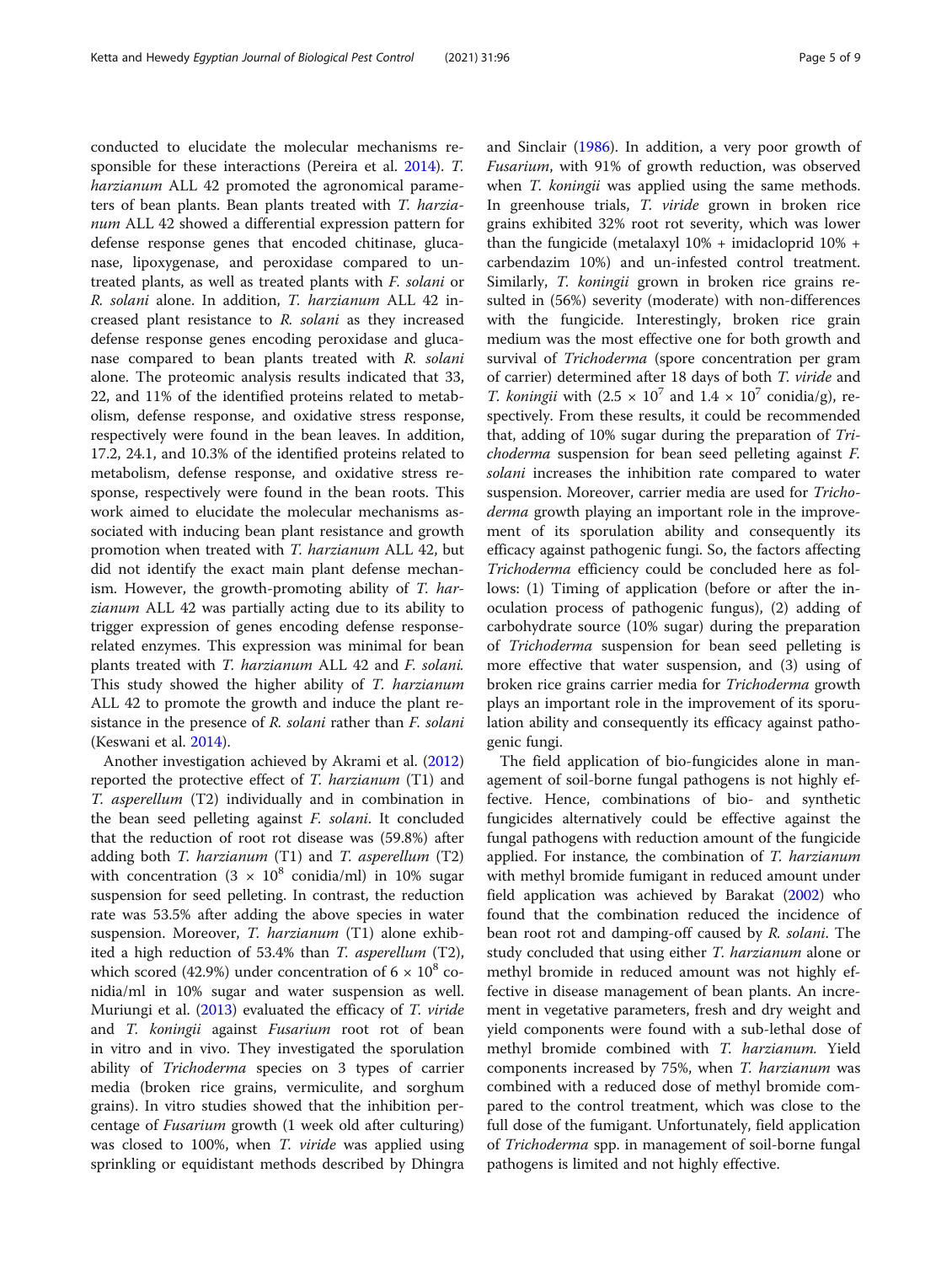## Trichoderma species against Pisum sativum root rot disease

Another common and valuable food source for millions of people worldwide is pea (Pisum sativum L.), the essential leguminous crop for both local consumptions as well as exportation. Although the high-yielding cultivars are produced, the average seed yield per unit is still insufficient due to the infection with many diseases (Hamid et al. [2012\)](#page-8-0). Pea root rot and damping-off diseases caused by soil-borne pathogenic fungi, such as F. solani and R. solani, are the most severe seedling diseases that cause substantial losses, either in seed quality or in yield. Hamid et al. [\(2012\)](#page-8-0) studied the efficiency assessment of T. harzianum, T. viride, Pseudomonas fluorescens, and Gliocladium virens against F. solani. In vitro results indicated that T. harzianum exhibited the highest inhibition percentage in dual culture investigation (78.60%), followed by T. viride (75.72%), G. virens (69.52%), and P. fluorescens (68.37%). In pot experiments, T. harzianum reduced the disease incidence and severity (21.30 and 10.94%), respectively, followed by T. viride (25.30 and 12.02%), P. fluorescens (29.28 and 14.98%), G. virens (38.64 and 17.58%), than the fungicide carbendazim 50 WP (14.64 and 4.98%). No difference occurred between T. harzianum and carbendazim in seed germination percentage (90.00 and 90.00%), and number of days needed for seed germination (7.26 ± 0.07 and 7.34  $\pm$  0.10), respectively, followed by *T. viride* (86.00% and 7.32 ± 0.13), P. fluorescens (83.00% and 7.37  $\pm$  0.08), *G. virens* (82.00% and 7.53  $\pm$  0.08), than the control treatment (61.00% and  $7.88 \pm 0.08$ ).

The efficacy of T. harzianum, T. viride, G. virens, and P. fluorescens on managing of pea root rot disease, caused by F. solani was evaluated by Mudasar et al. ([2012](#page-8-0)). In field trials, T. harzianum reduced disease severity percentages (63.81%), followed by T. viride (60.44%), P. fluorescens (51.19%), G. virens (41.82%) than the fungicide carbendazim 50 WP (82.42%). No difference occurred between T. harzianum and the fungicide in seed germination percentage (80.00 and 80.00%), as well as the number of days needed for seed germination  $(6.92 \pm 0.05$  and  $7.01 \pm 0.08)$ , respectively, followed by T. viride (75.00% and 6.94 ± 0.08), P. fluorescent (73.00% and 6.98  $\pm$  0.07) and *G. virens* (70.00% and 6.98  $\pm$  0.07), than the control treatment (59.00% and  $7.21 \pm 0.06$ ).

Evaluation of seed treatment was investigated as well as soil application of T. koningii SMA-7 (Bio-1), RMA-8 (Bio-II), and JMA-11 (Bio-III), and T. harzianum SMA-4 (Bio-IV) by Kapoor et al. [\(2006\)](#page-8-0). These treatments were mixed with farmyard manure against F. solani. In vitro investigations established that the maximum mycelial growth inhibition of F. solani was recorded (82.16%) with *T. harzianum* SMA-4 (Bio-IV), followed by *T.* koningii JMA-11 (Bio-III) at 80.60%, RMA-8 (Bio-II) at 75.19%, whereas SMA-7 (Bio-1) at 70.53%. In addition, they investigated the 4 bioagents of Trichoderma, in the form of soil and seed applications against F. solani under open field conditions. The most effective bioagent, through soil application, was T. koningii SMA-7 (Bio-1), which exhibited the least infection rate (3.46%) of root rot-wilt complex, followed by T. harzianum SMA-4 (Bio-IV) with 3.63%, T. koningii RMA-8 (Bio-II) with 9.49%, and T. koningii JMA-11 (Bio-III) with 23.13% than the control treatment (32.50%). Furthermore, the used bioagents were less effective through seed application than using a soil application. T. koningii RMA-8 (Bio-II) scored the least disease incidence (19.11%) of root rot-wilt complex, followed by T. koningii JMA-11 (Bio-III) with 25.03%, T. harzianum SMA-7 (Bio-1) with 31.62%, T. koningii SMA-4 (Bio-IV) with 33.97% compared to control treatment (32.50%).

Another important point, the efficiency of seed priming (polyethylene glycol-PEG-8000 in ration 30.2 g/100 ml), seed dressing (fungicide Rizolex-T 50% WP at a recommended dose of 3 g/kg seeds), and seed coating [seeds were immersed in 1% carboxymethylcellulose (CMC) for 30 min, then coated with an individual suspension  $(10^7 \text{ CFU/ml})$  of *Bacillus subtilis, Pseudomonas fluorescence* and  $3 \times 10^4$  conidia/ml of T. *harzianum*]. Then, seed bio-priming (spore suspension of T. harzianum, as well as bacterial suspension of B. subtilis, P. fluorescence supplemented with 1% CMC solution, against pea root rot disease induced by R. solani, F. solani, F. oxysporum, Sclerotium rolfsii, and Pythium spp. Furthermore, plant growth and crop yield, under greenhouse and open field conditions, were examined during the 2 growing seasons 2005/06 and 2006/07 by El-Mohamedy and Abd El-Baky ([2008](#page-8-0)). Interestingly, the results of greenhouse experiment indicated that the incidence of disease, at pre-emergence (15 days after sowing) and root rot (45 days after sowing), was suppressed by all types of seed treatments. Seed bio-priming with T. harzianum reduced the pre-emergence damping-off 15 days after sowing by F. solani (58.8%), R. solani (50%), and S. rolfsii (50%), followed by seed coating treatment, F. solani (29.4%), R. solani (30%), and S. rolfsii (28.5%), than the control treatment with a reduction 0% of all pathogens. The same trend was observed when applying the bio-priming seed treatment, which resulted in a reduction of *F. solani, R. solani,* and *S. rolfsii,* after 45 days from sowing, followed by seed coating treatment. Moreover, the results obtained from the field experiment showed that the disease incidence, in the pre-emergence (15 days after sowing) and root rot (45 and 60 days after sowing), was eliminated by types of seed treatments used over 2 seasons 2005/06 and 2006/07. In the first season 2005/06, seed bio-priming with T. harzianum resulted in a decrease in disease incidence, in the pre-emergence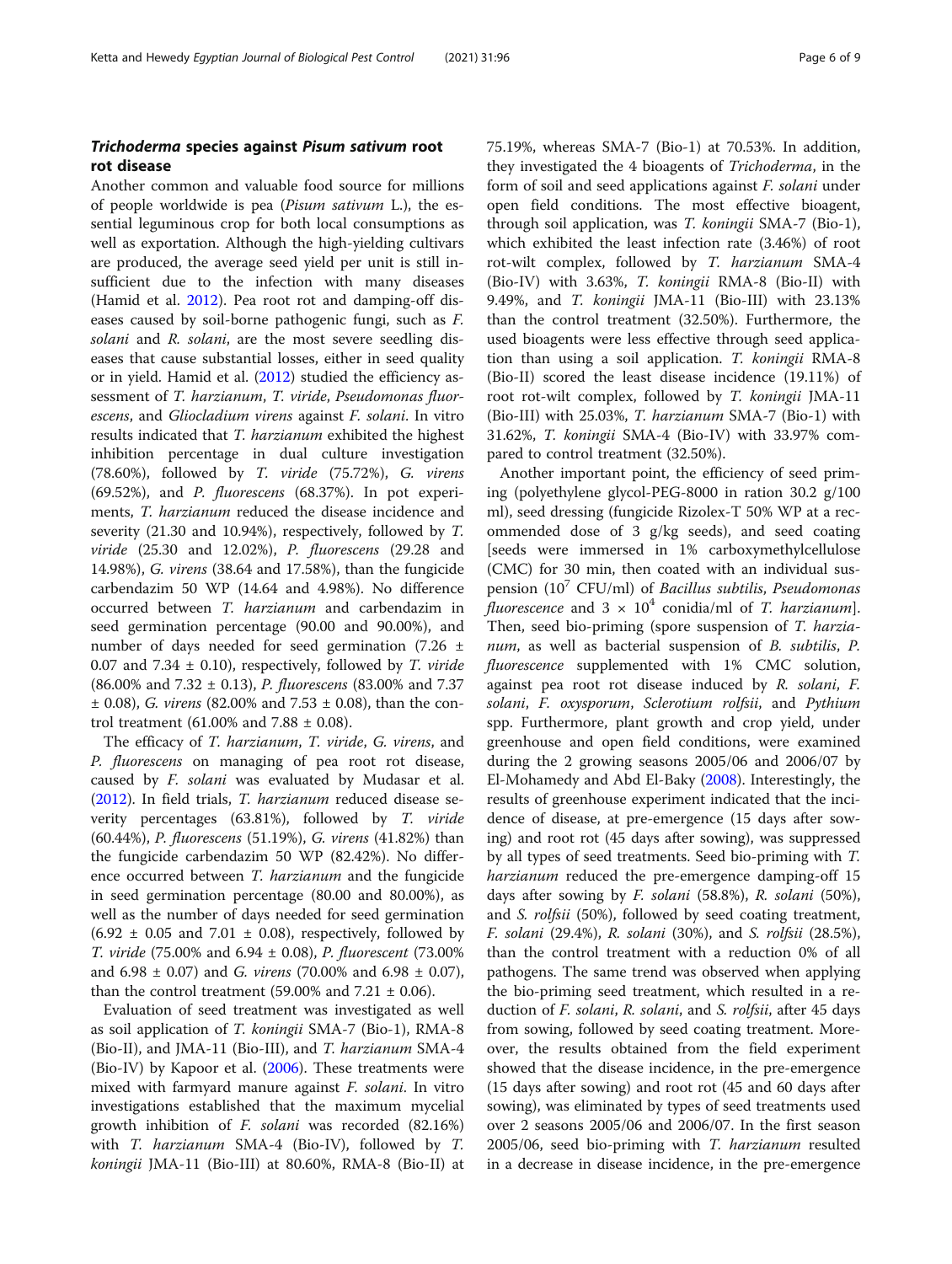damping-off 15 days after sowing) with all pathogens (72.8%), root rot after 45 days (72.2%), and root rot after 60 days (67.6%), followed by seed coating treatment with 48.4, 46.3, and 43.2%, respectively, than the control treatment with 0% reduction in all stages. The same trend was observed during the following season 2006/07 when the bio-priming seed treatment resulted in the highest efficacy, followed by seed coating treatment. Moreover, during both seasons, bio-priming followed by seed coating with T. harzianum treatments stimulated plant height, the average number of leaves/plant, the average number of branches/plant and dry weight of shoots/plant, as well as yield improvement, i.e., the average number of pods/plants, average pod weight/plant and total yield of pea plants than the control treatment.

El-abd et al. [\(2013\)](#page-8-0) studied the effect of biological seed treatments, such as priming with 1% carboxymethylcellulose, seed coating with  $(3\times10^6 \text{ conidian/ml})$  of T. har*zianum*, and bio-priming 1% CMC mixed with  $(3\times10^{6}$ conidia/ml) of T. harzianum, against pea root rot and damping-off diseases, growth and yield of plants under different concentrations of phosphorus fertilization (0, 25, 50, and 75 kg  $P_2O_5$ /feddan) (feddan = 4200 m<sup>2</sup>). The results of pre-emergence damping-off percentages indicated that the usage of bio-priming 1% CMC mixed with  $(3 \times 10^6 \text{ conidian/ml})$  of *T. harzianum*, reduced the disease incidence to 4%, followed by seed coating and priming treatments with no differences with phosphorus amount (50 or 75 kg  $P_2O_5$ ). A similar trend was obtained by root rot incidence. Disease reduction was achieved when seed bio-priming 1% CMC mixed with (3  $\times$  10<sup>6</sup> conidia/ml) of *T. harzianum* treatment with (75 kg/fed  $P_2O_5$ ). This treatment reduced post-emergence pea root rot to 4.25% after 40 days, and to 3% after 60 days. The second effective treatment was seed coating, followed by seed priming. These results indicate that the general increase in vegetative growth and yield, such as plant height, number of leaves/plant, fresh weight of leaves, pod yield, and green seed TSS with both increased levels of phosphorus fertilization and biopriming 1% CMC, mixed with  $3 \times 10^6$  conidia/ml of T. harzianum treatment was a direct result of the T. harzianum ability to management root rot disease and increase root mass.

Evaluation of different leaf extracts, chemicals, and 2 Trichoderma species (T. harzianum and T. viride), against the root rot of pea in a field trial, was investigated by Singh et al. [\(2014](#page-8-0)). T. harzianum and T. viride treatments were highly effective in reducing the root rot disease incidence with 18.94 and 19.52%, respectively, followed by drek (neem) Melia azadirachta seed extract (21.00%) and drek (neem) leaf extract (25.37%). All treatments were compared to fungicides carbendazim and (metalaxyl and mancozeb) as well as the control

treatment which scored root rot disease incidence (9.55, 8.56, and 38.96%), respectively. T. harzianum and T. viride improved plant height, the number of branches/ plants, pod weight, the number of pods/plant, pod length, the number of grains/pod, and yield/ha. However, drek (neem) seed and leaf extracts were found to enhance growth and yield parameters, compared to the fungicides carbendazim and (metalaxyl and mancozeb) and control treatment.

Combination of Trichoderma species with beneficial bacteria such as P. fluorescens, Rhizobium sp., and B. subtilis under open field and greenhouse conditions was studied. Negi et al. ([2014](#page-8-0)) evaluated the effects of pea seed treatment with T. harzianum and T. virens, individually or in combination with P. fluorescens, against R. solani and F. solani under field conditions. They found that T. harzianum reduced root rot disease severity in combination with P. fluorescens. The combination between T. harzianum and P. fluorescens as seed biopriming recorded the least disease severity (20%), followed by T. harzianum + P. fluorescens + T. virens (30%), P. fluorescens (31.1%) than the untreated control treatment (49.4%). In addition, the combination of T. harzianum with P. fluorescens had a remarkable increase in planta, for instance, germination percentage, shoot, root and seedling lengths, vigor index, number of pods/ plant, pod weight, number of grains/pod, and total yield/ ha were recorded. These investigations revealed that the combination of T. harzianum with P. fluorescens was the most effective treatment in reducing disease severity percentages and increasing plant growth parameters, as well as yield components compared to T. virens or T. harzianum treatment alone.

Trichoderma harzianum, Rhizobium sp., and B. subtilis were used as biological agents to manage pea root rot complex and improve plant growth parameters according to the study done by Muhanna et al. [\(2018\)](#page-8-0). The results revealed that the root rot complex was caused by R. solani, F. oxysporum, Thielaviopsis basicola, and S. sclerotiorum. Field experiments indicated that all treatments decreased disease severity percentages. With T. *harzianum* at 50 and 100 ml (concentration  $3 \times 10^{7}$  conidia/ml), disease severity was decreased (15.1 and 13.8%) and (17.8 and 15.6%), respectively, than the control treatment (22.2 and 20.5%). Rhizobium sp., at (50 and 100 ml), reduced the disease severity (16.9 and 13.1%) and (17.8 and 14.2%), respectively, followed by treatments with B. subtilis (15.4 and 13.3%) and (16.9 and 14.7%), than the control treatment. Obtained results showed that all the biocontrol agents increased the growth parameters when applied at 100 ml.

Rhizobium leguminosarum combined with Trichoderma lignorum, T. longibrachiatum, and T. koningii were used as biological agents against pea root rot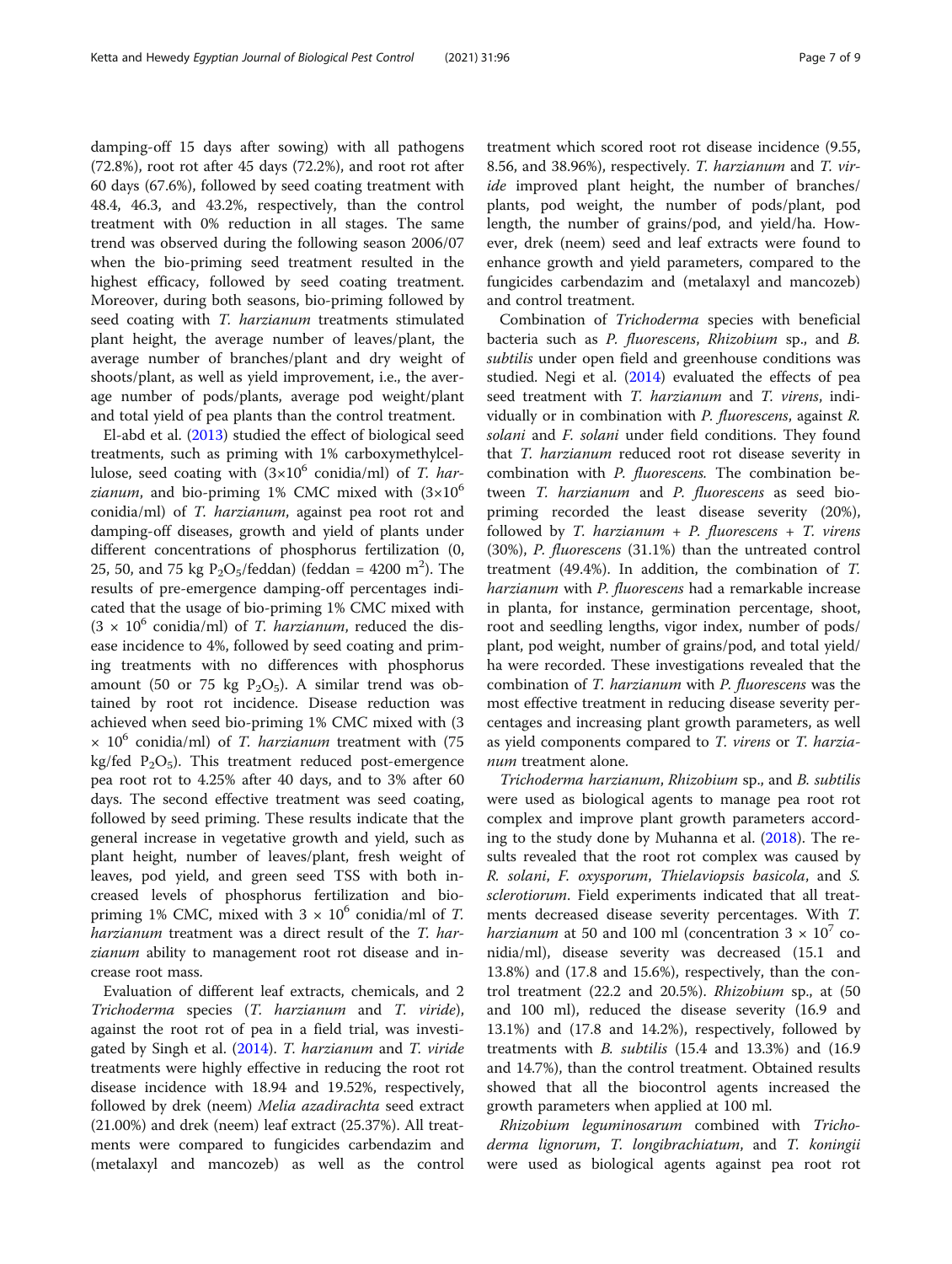complex and improved plant growth parameters according to the study of Ketta et al. ([2021](#page-8-0)). Greenhouse experiments indicated that combination of R. leguminosarum with *T. longibrachiatum* reduced the post-emergence damping-off (6.67%) and root rot (9.58%) caused by R. solani. Survived plants, nitrogen fixation, and yield parameters were also increased. Treatment of R. leguminosarum combined with T. koningii against F. solani reduced the post-emergence damping-off (6.67%) and root rot (13.06%).

The outcomes of using beneficial microbes such as Trichoderma fungi for management of root rot in the bean and pea have benefits for the plant health and production. For instance, they suppress pathogens, promoting plant growth, improving the availability of nutrient uptake, such as iron, nitrogen, and phosphorus, and enhancing host capacity under stressful conditions in the rhizosphere. Besides, the different mode of action of Trichoderma that includes competition for nutrients and space in the colonization sites, antibiosis and stimulation of plant immunity, and defense mechanisms. Secondary metabolites (SMs) produced by Trichoderma species are considered to be one of the most effective bioactive molecules in the biological control strategies. Microorganisms and plants, mainly produce these natural compounds from different pathways derived from acetyl coenzyme A, or amino acids, which have many biological activities related to the survival functions of the organism, such as competitive as an antifungal activity and auxin production as a symbiotic relationship. Beneficial microorganisms such as Trichoderma species can produce bioactive molecules that can participate in the interactive process, between plants and their invaded pathogens, with consequences for crop production. Biocontrol agents belonging to Trichoderma genus are wellknown producers of SMs, i.e., mycotoxins, antibiotics, and pigments, which are suppressive compounds to soilborne pathogens or microbial competitors.

Beside the abovementioned recommendations for improvement of Trichoderma efficiency, soil application treatments are more effective than using a seed application. In case of seed application treatment, bio-priming was an effective treatment compared to seed priming and seed coating. The combination of Trichoderma species with beneficial bacteria such as P. fluorescens, Rhizobium sp., and *B. subtilis* is recommended.

#### Future prospects

The greatest challenge in the field of biocontrol management of soil-borne pathogenic fungi is to insure a truly beneficial effect for the environment. Although, Trichoderma species are considered as biocontrol agents in integrated plant disease management, their biocontrol potential is yet to be limited to laboratory experiments.

Moreover, information concerning its utilization is limited and not distributed among farmers. Finally, genetic engineering and molecular tools are needed for improvement of biocontrol agents (BCAs) to be used efficiently against a wide range of soil-borne plant pathogens.

#### Conclusions

This review focused on the biological management of common bean and pea root rot-inducing pathogens, i.e., R. solani and F. solani, using different species of the Trichoderma fungus. Several strains of Trichoderma have been already registered as commercial biological control agents and some are currently used against root rot fungal pathogens. The wide scale application of selected metabolites produced by Trichoderma spp. to induce host resistance and/or to promote crop yield is still limited because of their low effectiveness in disease management compared to synthetic pesticides, and their performance can be adversely affected by a wide range of biotic and abiotic agents. Therefore, studying the characteristics of Trichoderma species, their interactions with pathogen/plant and biocontrol mechanisms can enhance the capability of Trichoderma spp.

#### Abbreviations

ITS: Internal transcribed spacer; rRNA: Ribosomal RNA; CMC: Carboxymethylcellulose; SMs: Secondary metabolites; BCAs: Biological control agents

#### Acknowledgements

Not applicable

#### Authors' contributions

OAH created the idea of the manuscript. HAK collected the literature and wrote the half of the manuscript. OAH collected the literature and wrote the second half of the manuscript. HAK and OAH revised the manuscript several times. HAK formatted the manuscript according to the journal guidelines. HAK is responsible for the correspondence. The authors read and approved the final manuscript.

#### Funding

This work was done without any supporting funds.

#### Availability of data and materials

Not applicable

#### **Declarations**

Ethics approval and consent to participate Not applicable

Consent for publication

Not applicable

#### Competing interests

The authors declare that they have no competing interests.

#### Author details

<sup>1</sup> Agricultural Botany Department, Plant Pathology Branch, Faculty of Agriculture, Kafrelsheikh University, Kafrelsheikh 33516, Egypt. <sup>2</sup>Department of Plant Agriculture, University of Guelph, 50 Stone Road East, Guelph, Ontario N1G 2W1, Canada. <sup>3</sup>Department of Genetics, Faculty of Agriculture, Menoufia University, Shibin El-Kom, Egypt.